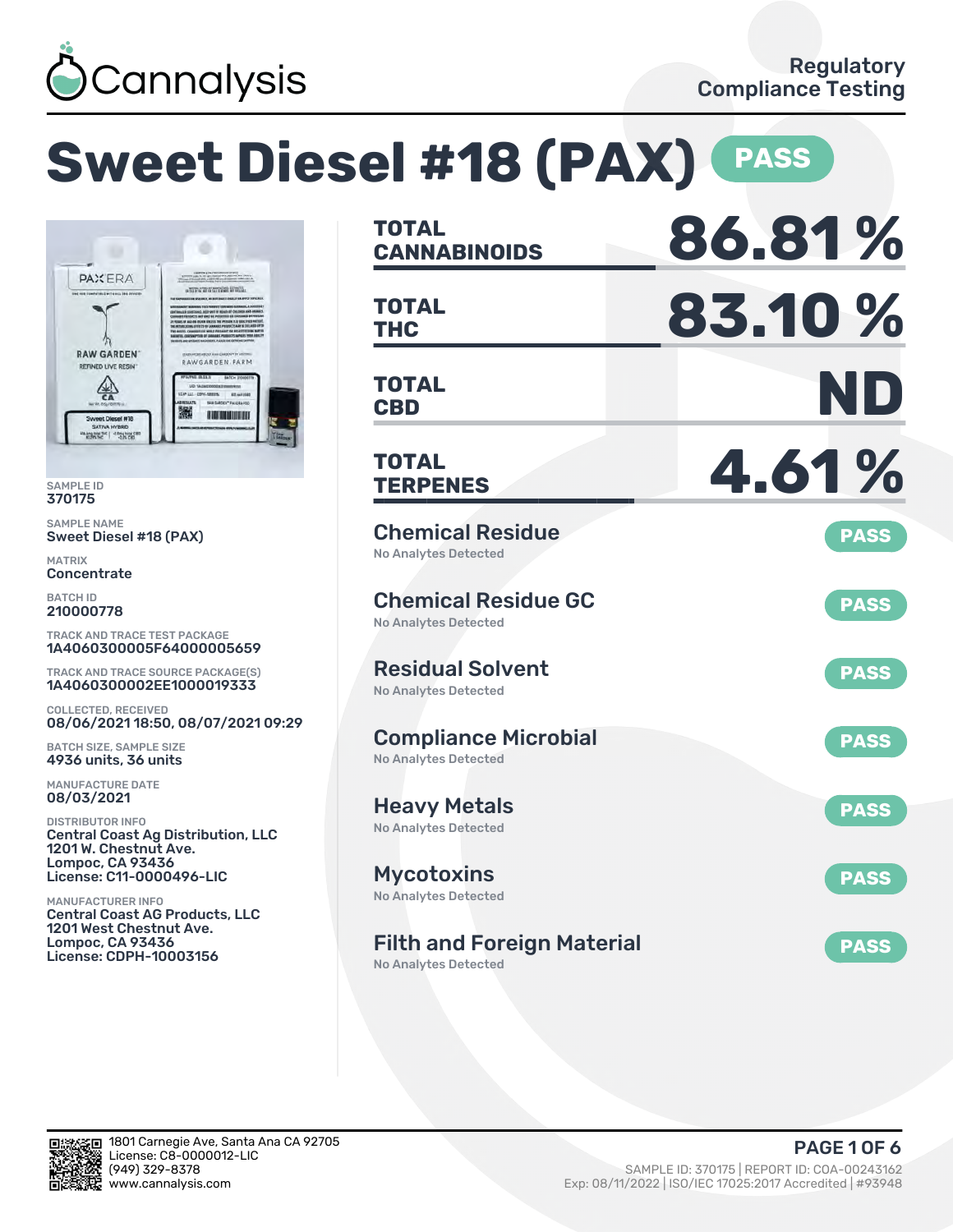

# CANNABINOID ANALYSIS

Total THC,CBD value(s) have been decarboxylated.

| TOTAL THC:          | 831.0 mg/g (83.10 %), 415.5 mg per package |
|---------------------|--------------------------------------------|
| TOTAL CBD:          | ND.                                        |
| TOTAL CANNABINOIDS: | 868.1 mg/g (86.81%)                        |

UNIT OF MEASUREMENT: Milligrams per Gram(mg/g)

| <b>ANALYTE</b>         | <b>RESULT</b>         | LOD    | <b>LLOO</b> | <b>ANALYTE</b>   | <b>RESULT</b>       | LOD    | <b>LLOO</b> |
|------------------------|-----------------------|--------|-------------|------------------|---------------------|--------|-------------|
| <b>THCa</b>            | ND                    | 0.2000 | 0.4000      | CBD <sub>v</sub> | ND                  | 0.2000 | 0.4000      |
| D9THC                  | 831.0 mg/g (83.10 %)  | 0.2000 | 0.4000      | CBGa             | ND                  | 0.2000 | 0.4000      |
| D8THC                  | ND                    | 0.2000 | 0.4000      | CBG              | 33.51 mg/g (3.351%) | 0.2000 | 0.4000      |
| <b>THC<sub>V</sub></b> | 3.548 mg/g (0.3548 %) | 0.2000 | 0.4000      | CBN              | ND                  | 0.2000 | 0.4000      |
| CBDa                   | ND                    | 0.2000 | 0.4000      | CBC              | <b>ND</b>           | 0.2000 | 0.4000      |
| CBD                    | ND                    | 0.2000 | 0.4000      |                  |                     |        |             |

#### ADDITIONAL INFORMATION

| Method:              | SOP-TECH-001 | Sample Prepped: 08/10/2021 09:08  | Sample Approved: 08/10/2021 15:37  |  |
|----------------------|--------------|-----------------------------------|------------------------------------|--|
| Instrument: UPLC-DAD |              | Sample Analyzed: 08/10/2021 11:46 | Prep-Analytical Batch: 31708-25841 |  |



## TERPENE ANALYSIS

| <b>TOTAL TERPENES:</b>      |                                                   | 46.18 mg/g (4.618 %)      |            |  |  |  |  |
|-----------------------------|---------------------------------------------------|---------------------------|------------|--|--|--|--|
| <b>UNIT OF MEASUREMENT:</b> |                                                   | Milligrams per Gram(mg/g) |            |  |  |  |  |
| <b>ANALYTE</b>              | <b>RESULT</b>                                     | LOD                       | <b>LLO</b> |  |  |  |  |
| 3-Carene                    | <b>ND</b>                                         | 1.000                     | 2.5C       |  |  |  |  |
| Alpha cedrene               | <b>ND</b>                                         | 1.000                     | 2.5C       |  |  |  |  |
| Alpha pinene                | 1.315 mg/g $(0.1315\%)$                           | 0.1000                    | 1.00       |  |  |  |  |
| Alpha terpineol             | <lloo< td=""><td>0.3260</td><td>0.65</td></lloo<> | 0.3260                    | 0.65       |  |  |  |  |
| Beta myrcene                | 19.23 mg/g (1.923 %)                              | 0.5000                    | 1.00       |  |  |  |  |
| Borneol                     | <b>ND</b>                                         | 1.000                     | 2.5C       |  |  |  |  |
| Camphor                     | <b>ND</b>                                         | 0.1000                    | 0.50       |  |  |  |  |
| Cedrol                      | <b>ND</b>                                         | 0.5000                    | 1.00       |  |  |  |  |
| Cis nerolidol               | <b>ND</b>                                         | 2.500                     | 5.00       |  |  |  |  |
| Fenchol                     | <lloo< td=""><td>0.5000</td><td>1.00</td></lloo<> | 0.5000                    | 1.00       |  |  |  |  |
| Gamma terpinene             | <b>ND</b>                                         | 0.1000                    | 0.50       |  |  |  |  |
| Geranyl acetate             | <b>ND</b>                                         | 0.1000                    | 0.50       |  |  |  |  |
| Isoborneol                  | <b>ND</b>                                         | 0.5000                    | 1.00       |  |  |  |  |
| Limonene                    | 7.160 mg/g (0.7160 %)                             | 0.5000                    | 2.5C       |  |  |  |  |
| Menthol                     | <b>ND</b>                                         | 1.000                     | 2.5C       |  |  |  |  |
| Ocimene <sub>2</sub>        | 5.769 mg/g (0.5769 %)                             | 0.3450                    | 1.72       |  |  |  |  |
| P-mentha-1,5-diene ND       |                                                   | 0.5000                    | 1.00       |  |  |  |  |
| Sabinene                    | <b>ND</b>                                         | 0.5000                    | 1.00       |  |  |  |  |
| Trans beta farnesene ND     |                                                   | 2.500                     | 5.00       |  |  |  |  |
| Trans nerolidol             | <b>ND</b>                                         | 0.5000                    | 2.5C       |  |  |  |  |
|                             |                                                   |                           |            |  |  |  |  |

| <b>ND</b><br>1.000<br>2.500<br>Alpha bisabolol<br><lloq<br><b>ND</b><br/>2.500<br/>1.840 mg/g (0.1840 %)<br/>1.000<br/>Alpha humulene<br/>1.315 mg/g <math>(0.1315%)</math><br/>0.1000<br/>1.000<br/>Alpha terpinene<br/><b>ND</b><br/>0.6520<br/><lloq<br>0.3260<br/>6.921 mg/g <math>(0.6921\%)</math><br/>Beta caryophyllene<br/>19.23 mg/g (1.923 %)<br/>0.5000<br/>1.000<br/>1.427 mg/g <math>(0.1427%)</math><br/>Beta pinene<br/><b>ND</b><br/>1.000<br/>2.500<br/><b>ND</b><br/>Camphene<br/><b>ND</b><br/>0.5000<br/>0.1000<br/>Caryophyllene oxide<br/>ND<br/><b>ND</b><br/>0.5000<br/>1.000<br/>Cis geraniol<br/><b>ND</b><br/>1.000<br/><b>ND</b><br/>5.000<br/>2.500<br/>Eucalyptol<br/><b>ND</b><br/><lloq<br>0.5000<br/>1.000<br/>Fenchone<br/><b>ND</b><br/><b>ND</b><br/>0.5000<br/><b>ND</b><br/>0.1000<br/>Gamma terpineol<br/><b>ND</b><br/>0.5000<br/>0.1000<br/>Guaiol<br/><b>ND</b><br/>2.500<br/><b>ND</b><br/>0.5000<br/>1.000<br/><b>ND</b><br/>Isopulegol<br/>2.500<br/>7.160 mg/g (0.7160 %)<br/>2.521 mg/g (0.2521 %)<br/>0.5000<br/>2.500<br/>Linalool<br/><b>ND</b><br/>1.000<br/>2.500<br/>Ocimene 1<br/><b>ND</b><br/>5.769 mg/g (0.5769 %)<br/>0.3450<br/>1.725<br/><b>ND</b><br/>P-cymene<br/>0.5000<br/>1.000<br/><b>ND</b><br/>P-mentha-1,5-diene ND<br/>Pulegone<br/><b>ND</b><br/>0.5000<br/>1.000<br/>Terpinolene<br/><lloq<br>2.500<br/>5.000<br/>Trans beta farnesene ND<br/>Trans geraniol<br/><b>ND</b><br/><b>ND</b><br/>0.5000<br/>2.500<br/><b>ND</b><br/>Valencene</lloq<br></lloq<br></lloq<br></lloq<br> | <b>ANALYTE</b>  | <b>RESULT</b> | <b>LOD</b> | <b>LLOQ</b> | <b>ANALYTE</b> | <b>RESULT</b> | <b>LOD</b> |
|------------------------------------------------------------------------------------------------------------------------------------------------------------------------------------------------------------------------------------------------------------------------------------------------------------------------------------------------------------------------------------------------------------------------------------------------------------------------------------------------------------------------------------------------------------------------------------------------------------------------------------------------------------------------------------------------------------------------------------------------------------------------------------------------------------------------------------------------------------------------------------------------------------------------------------------------------------------------------------------------------------------------------------------------------------------------------------------------------------------------------------------------------------------------------------------------------------------------------------------------------------------------------------------------------------------------------------------------------------------------------------------------------------------------------------------------------------------------------------------------------------------------------------------------------------|-----------------|---------------|------------|-------------|----------------|---------------|------------|
|                                                                                                                                                                                                                                                                                                                                                                                                                                                                                                                                                                                                                                                                                                                                                                                                                                                                                                                                                                                                                                                                                                                                                                                                                                                                                                                                                                                                                                                                                                                                                            | 3-Carene        |               |            |             |                |               | 0.1000     |
|                                                                                                                                                                                                                                                                                                                                                                                                                                                                                                                                                                                                                                                                                                                                                                                                                                                                                                                                                                                                                                                                                                                                                                                                                                                                                                                                                                                                                                                                                                                                                            | Alpha cedrene   |               |            |             |                |               | 0.5000     |
|                                                                                                                                                                                                                                                                                                                                                                                                                                                                                                                                                                                                                                                                                                                                                                                                                                                                                                                                                                                                                                                                                                                                                                                                                                                                                                                                                                                                                                                                                                                                                            | Alpha pinene    |               |            |             |                |               | 0.5000     |
| 0.6070                                                                                                                                                                                                                                                                                                                                                                                                                                                                                                                                                                                                                                                                                                                                                                                                                                                                                                                                                                                                                                                                                                                                                                                                                                                                                                                                                                                                                                                                                                                                                     | Alpha terpineol |               |            |             |                |               | 0.5000     |
|                                                                                                                                                                                                                                                                                                                                                                                                                                                                                                                                                                                                                                                                                                                                                                                                                                                                                                                                                                                                                                                                                                                                                                                                                                                                                                                                                                                                                                                                                                                                                            | Beta myrcene    |               |            |             |                |               |            |
|                                                                                                                                                                                                                                                                                                                                                                                                                                                                                                                                                                                                                                                                                                                                                                                                                                                                                                                                                                                                                                                                                                                                                                                                                                                                                                                                                                                                                                                                                                                                                            | Borneol         |               |            |             |                |               | 0.5000     |
|                                                                                                                                                                                                                                                                                                                                                                                                                                                                                                                                                                                                                                                                                                                                                                                                                                                                                                                                                                                                                                                                                                                                                                                                                                                                                                                                                                                                                                                                                                                                                            | Camphor         |               |            |             |                |               | 0.5000     |
|                                                                                                                                                                                                                                                                                                                                                                                                                                                                                                                                                                                                                                                                                                                                                                                                                                                                                                                                                                                                                                                                                                                                                                                                                                                                                                                                                                                                                                                                                                                                                            | Cedrol          |               |            |             |                |               |            |
| 0.1000<br>0.1550<br>0.1000<br>0.1000                                                                                                                                                                                                                                                                                                                                                                                                                                                                                                                                                                                                                                                                                                                                                                                                                                                                                                                                                                                                                                                                                                                                                                                                                                                                                                                                                                                                                                                                                                                       | Cis nerolidol   |               |            |             |                |               | 0.1000     |
| 0.2090                                                                                                                                                                                                                                                                                                                                                                                                                                                                                                                                                                                                                                                                                                                                                                                                                                                                                                                                                                                                                                                                                                                                                                                                                                                                                                                                                                                                                                                                                                                                                     | Fenchol         |               |            |             |                |               |            |
|                                                                                                                                                                                                                                                                                                                                                                                                                                                                                                                                                                                                                                                                                                                                                                                                                                                                                                                                                                                                                                                                                                                                                                                                                                                                                                                                                                                                                                                                                                                                                            | Gamma terpinene |               |            |             |                |               |            |
|                                                                                                                                                                                                                                                                                                                                                                                                                                                                                                                                                                                                                                                                                                                                                                                                                                                                                                                                                                                                                                                                                                                                                                                                                                                                                                                                                                                                                                                                                                                                                            | Geranyl acetate |               |            |             |                |               |            |
| 0.5000                                                                                                                                                                                                                                                                                                                                                                                                                                                                                                                                                                                                                                                                                                                                                                                                                                                                                                                                                                                                                                                                                                                                                                                                                                                                                                                                                                                                                                                                                                                                                     | Isoborneol      |               |            |             |                |               |            |
|                                                                                                                                                                                                                                                                                                                                                                                                                                                                                                                                                                                                                                                                                                                                                                                                                                                                                                                                                                                                                                                                                                                                                                                                                                                                                                                                                                                                                                                                                                                                                            | Limonene        |               |            |             |                |               |            |
| 0.5230<br>0.5000<br>0.5000                                                                                                                                                                                                                                                                                                                                                                                                                                                                                                                                                                                                                                                                                                                                                                                                                                                                                                                                                                                                                                                                                                                                                                                                                                                                                                                                                                                                                                                                                                                                 | Menthol         |               |            |             |                |               |            |
|                                                                                                                                                                                                                                                                                                                                                                                                                                                                                                                                                                                                                                                                                                                                                                                                                                                                                                                                                                                                                                                                                                                                                                                                                                                                                                                                                                                                                                                                                                                                                            | Ocimene 2       |               |            |             |                |               |            |
|                                                                                                                                                                                                                                                                                                                                                                                                                                                                                                                                                                                                                                                                                                                                                                                                                                                                                                                                                                                                                                                                                                                                                                                                                                                                                                                                                                                                                                                                                                                                                            |                 |               |            |             |                |               |            |
|                                                                                                                                                                                                                                                                                                                                                                                                                                                                                                                                                                                                                                                                                                                                                                                                                                                                                                                                                                                                                                                                                                                                                                                                                                                                                                                                                                                                                                                                                                                                                            | Sabinene        |               |            |             |                |               |            |
|                                                                                                                                                                                                                                                                                                                                                                                                                                                                                                                                                                                                                                                                                                                                                                                                                                                                                                                                                                                                                                                                                                                                                                                                                                                                                                                                                                                                                                                                                                                                                            |                 |               |            |             |                |               |            |
|                                                                                                                                                                                                                                                                                                                                                                                                                                                                                                                                                                                                                                                                                                                                                                                                                                                                                                                                                                                                                                                                                                                                                                                                                                                                                                                                                                                                                                                                                                                                                            | Trans nerolidol |               |            |             |                |               |            |



PAGE 2 OF 6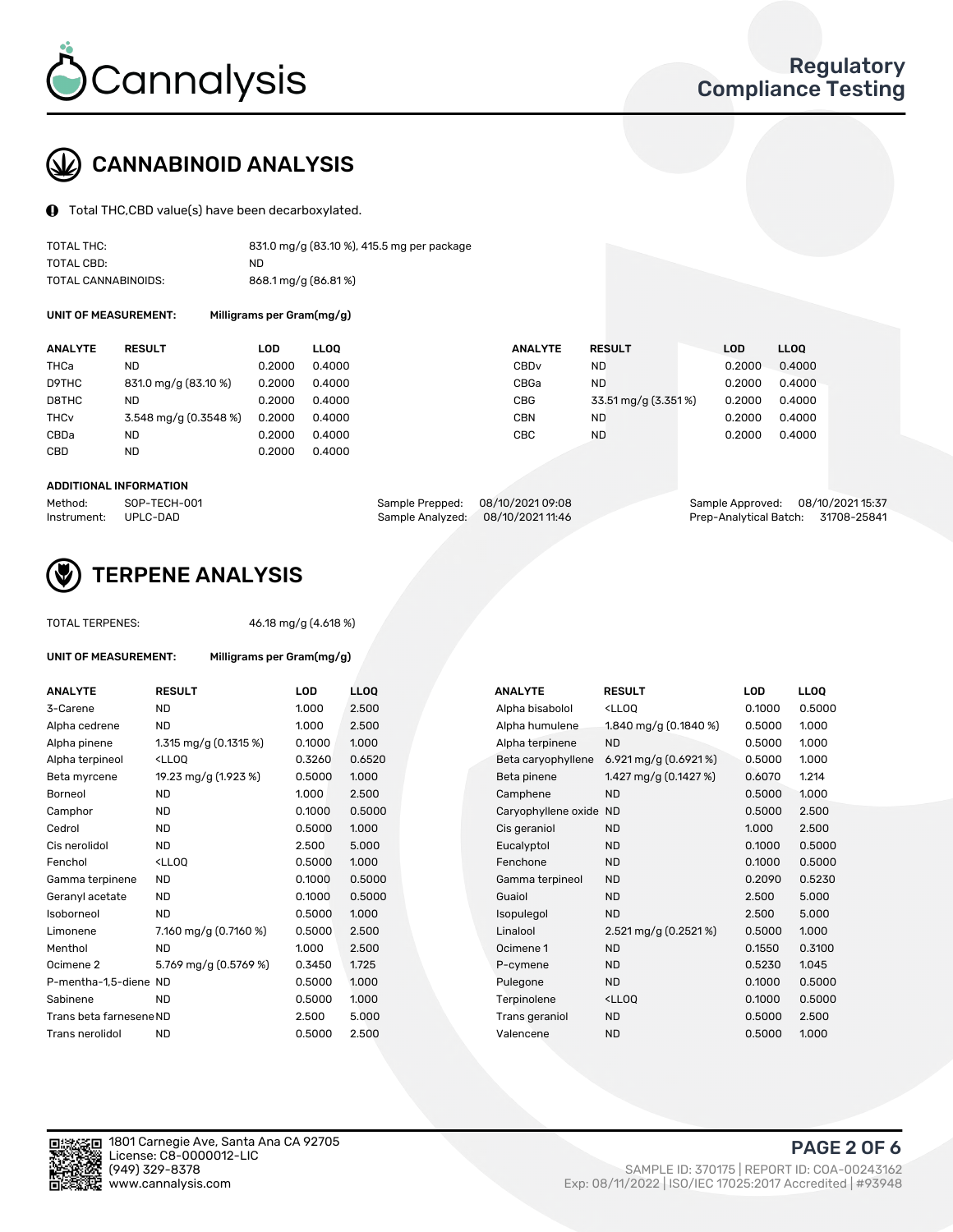

### Regulatory Compliance Testing

#### ADDITIONAL INFORMATION

Method: SOP-TECH-027 Sample Prepped: 08/07/2021 16:26 Sample Approved: 08/10/2021 09:32 Prep-Analytical Batch: 31700-25807



CHEMICAL RESIDUE ANALYSIS PASS

UNIT OF MEASUREMENT: Micrograms per Gram(ug/g)

| <b>ANALYTE</b>    | <b>RESULT</b> | LOD    | LL <sub>OO</sub> | <b>ACTION LEVEL</b> |      | <b>ANALYTE</b>      | <b>RESULT</b> | <b>LOD</b> | <b>LLOQ</b> | <b>ACTION LEVEL</b> |      |
|-------------------|---------------|--------|------------------|---------------------|------|---------------------|---------------|------------|-------------|---------------------|------|
| Abamectin         | <b>ND</b>     | 0.0200 | 0.0400           | 0.1000              | Pass | Acephate            | <b>ND</b>     | 0.0200     | 0.0400      | 0.1000              | Pass |
| Acequinocyl       | <b>ND</b>     | 0.0200 | 0.0400           | 0.1000              | Pass | Acetamiprid         | <b>ND</b>     | 0.0200     | 0.0400      | 0.1000              | Pass |
| Aldicarb          | <b>ND</b>     | 0.0200 | 0.0400           | 0.0                 | Pass | Azoxystrobin        | <b>ND</b>     | 0.0200     | 0.0400      | 0.1000              | Pass |
| Bifenazate        | <b>ND</b>     | 0.0200 | 0.0400           | 0.1000              | Pass | <b>Bifenthrin</b>   | <b>ND</b>     | 0.0200     | 0.0400      | 3.000               | Pass |
| <b>Boscalid</b>   | <b>ND</b>     | 0.0200 | 0.0400           | 0.1000              | Pass | Carbaryl            | <b>ND</b>     | 0.0200     | 0.0400      | 0.5000              | Pass |
| Carbofuran        | <b>ND</b>     | 0.0200 | 0.0400           | 0.0                 | Pass | Chlorantraniliprole | <b>ND</b>     | 0.0200     | 0.0400      | 10.00               | Pass |
| Clofentezine      | <b>ND</b>     | 0.0200 | 0.0400           | 0.1000              | Pass | Coumaphos           | <b>ND</b>     | 0.0200     | 0.0400      | 0.0                 | Pass |
| Cyfluthrin        | <b>ND</b>     | 0.4000 | 1.000            | 2.000               | Pass | Cypermethrin        | <b>ND</b>     | 0.4000     | 1.000       | 1.000               | Pass |
| Daminozide        | <b>ND</b>     | 0.0200 | 0.0400           | 0.0                 | Pass | Diazinon            | <b>ND</b>     | 0.0200     | 0.0400      | 0.1000              | Pass |
| <b>Dichlorvos</b> | <b>ND</b>     | 0.0200 | 0.0400           | 0.0                 | Pass | Dimethoate          | <b>ND</b>     | 0.0200     | 0.0400      | 0.0                 | Pass |
| Dimethomorph      | <b>ND</b>     | 0.0200 | 0.0400           | 2.000               | Pass | Ethoprophos         | <b>ND</b>     | 0.0200     | 0.0400      | 0.0                 | Pass |
| Etofenprox        | <b>ND</b>     | 0.0200 | 0.0400           | 0.0                 | Pass | Etoxazole           | <b>ND</b>     | 0.0200     | 0.0400      | 0.1000              | Pass |
| Fenhexamid        | <b>ND</b>     | 0.0200 | 0.0400           | 0.1000              | Pass | Fenoxycarb          | <b>ND</b>     | 0.0200     | 0.0400      | 0.0                 | Pass |
| Fenpyroximate     | <b>ND</b>     | 0.0200 | 0.0400           | 0.1000              | Pass | Fipronil            | <b>ND</b>     | 0.0400     | 0.1000      | 0.0                 | Pass |
| Flonicamid        | <b>ND</b>     | 0.0200 | 0.0400           | 0.1000              | Pass | Fludioxonil         | <b>ND</b>     | 0.0200     | 0.0400      | 0.1000              | Pass |
| Hexythiazox       | <b>ND</b>     | 0.0200 | 0.0400           | 0.1000              | Pass | Imazalil            | <b>ND</b>     | 0.0200     | 0.0400      | 0.0                 | Pass |
| Imidacloprid      | <b>ND</b>     | 0.0200 | 0.0400           | 5.000               | Pass | Kresoxim methyl     | <b>ND</b>     | 0.0200     | 0.0400      | 0.1000              | Pass |
| Malathion         | <b>ND</b>     | 0.0200 | 0.0400           | 0.5000              | Pass | Metalaxyl           | <b>ND</b>     | 0.0200     | 0.0400      | 2.000               | Pass |
| Methiocarb        | <b>ND</b>     | 0.0200 | 0.0400           | 0.0                 | Pass | Methomyl            | <b>ND</b>     | 0.0200     | 0.0400      | 1.000               | Pass |
| Mevinphos         | <b>ND</b>     | 0.0200 | 0.0400           | 0.0                 | Pass | Myclobutanil        | <b>ND</b>     | 0.0200     | 0.0400      | 0.1000              | Pass |
| Naled             | <b>ND</b>     | 0.0200 | 0.0400           | 0.1000              | Pass | Oxamyl              | <b>ND</b>     | 0.0200     | 0.0400      | 0.5000              | Pass |
| Paclobutrazol     | <b>ND</b>     | 0.0200 | 0.0400           | 0.0                 | Pass | Permethrins         | <b>ND</b>     | 0.0400     | 0.1000      | 0.5000              | Pass |
| Phosmet           | <b>ND</b>     | 0.0200 | 0.0400           | 0.1000              | Pass | Piperonyl butoxide  | <b>ND</b>     | 0.0200     | 0.0400      | 3.000               | Pass |
| Prallethrin       | <b>ND</b>     | 0.0200 | 0.0400           | 0.1000              | Pass | Propiconazole       | <b>ND</b>     | 0.0200     | 0.0400      | 0.1000              | Pass |
| Propoxur          | <b>ND</b>     | 0.0200 | 0.0400           | 0.0                 | Pass | Pyrethrins          | <b>ND</b>     | 0.0200     | 0.0400      | 0.5000              | Pass |
| Pyridaben         | <b>ND</b>     | 0.0200 | 0.0400           | 0.1000              | Pass | Spinetoram          | <b>ND</b>     | 0.0200     | 0.0400      | 0.1000              | Pass |
| Spinosad          | <b>ND</b>     | 0.0300 | 0.0700           | 0.1000              | Pass | Spiromesifen        | <b>ND</b>     | 0.0200     | 0.0400      | 0.1000              | Pass |
| Spirotetramat     | <b>ND</b>     | 0.0200 | 0.0400           | 0.1000              | Pass | Spiroxamine         | <b>ND</b>     | 0.0200     | 0.0400      | 0.0                 | Pass |
| Tebuconazole      | <b>ND</b>     | 0.0200 | 0.0400           | 0.1000              | Pass | Thiacloprid         | <b>ND</b>     | 0.0200     | 0.0400      | 0.0                 | Pass |
| Thiamethoxam      | <b>ND</b>     | 0.0200 | 0.0400           | 5.000               | Pass | Trifloxystrobin     | <b>ND</b>     | 0.0200     | 0.0400      | 0.1000              | Pass |

### ADDITIONAL INFORMATION

Method: SOP-TECH-002 Sample Prepped: 08/07/2021 17:36 Sample Approved: 08/09/2021 10:37<br>Instrument: LC-MS/MS Sample Analyzed: 08/07/2021 17:39 Prep-Analytical Batch: 31702-25809 Prep-Analytical Batch: 31702-25809

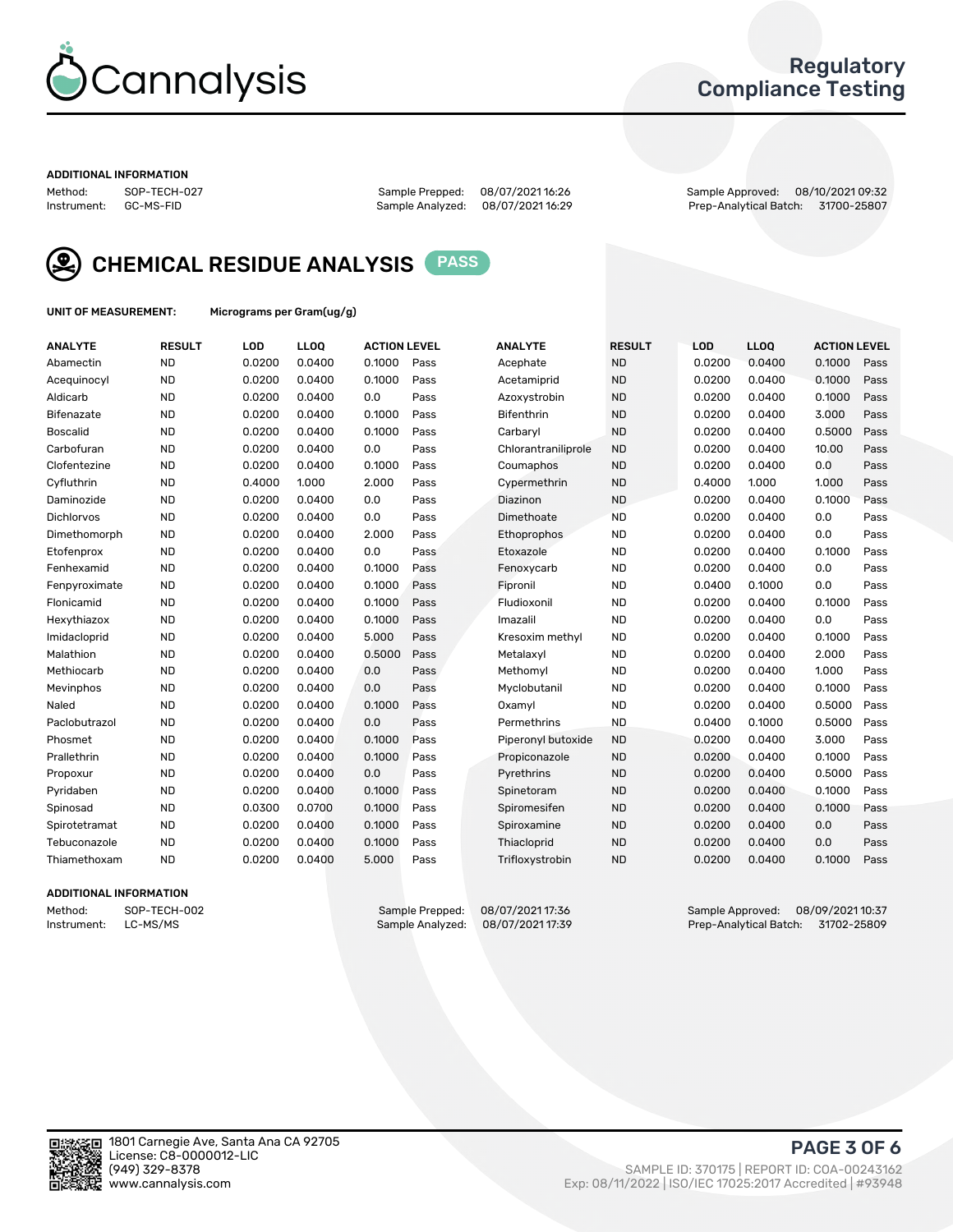

# CHEMICAL RESIDUE GC ANALYSIS PASS

| UNIT OF MEASUREMENT: | Microgran |
|----------------------|-----------|
|                      |           |

ms per Gram(ug/g)

| <b>ANALYTE</b>         | <b>RESULT</b> | LOD    | <b>LLOO</b> | <b>ACTION LEVEL</b> |                  | <b>ANALYTE</b>   | <b>RESULT</b> | <b>LOD</b> |                  | <b>LLOO</b>            | <b>ACTION LEVEL</b> |      |
|------------------------|---------------|--------|-------------|---------------------|------------------|------------------|---------------|------------|------------------|------------------------|---------------------|------|
| Captan                 | <b>ND</b>     | 0.1000 | 0.2000      | 0.7000              | Pass             | Chlordane        | <b>ND</b>     |            | 0.0109           | 0.0136                 | 0.0                 | Pass |
| Methyl parathion       | <b>ND</b>     | 0.0400 | 0.1000      | 0.0                 | Pass             | <b>PCNB</b>      | <b>ND</b>     |            | 0.0200           | 0.0400                 | 0.1000              | Pass |
| Chlorfenapyr           | <b>ND</b>     | 0.0800 | 0.1000      | 0.0                 | Pass             | Chlorpyrifos     | <b>ND</b>     |            | 0.0800           | 0.1000                 | 0.0                 | Pass |
|                        |               |        |             |                     |                  |                  |               |            |                  |                        |                     |      |
| ADDITIONAL INFORMATION |               |        |             |                     |                  |                  |               |            |                  |                        |                     |      |
| Method:                | SOP-TECH-010  |        |             |                     | Sample Prepped:  | 08/07/2021 17:35 |               |            | Sample Approved: |                        | 08/09/202116:09     |      |
| Instrument:            | GC-MS/MS      |        |             |                     | Sample Analyzed: | 08/07/2021 17:40 |               |            |                  | Prep-Analytical Batch: | 31703-25810         |      |
|                        |               |        |             |                     |                  |                  |               |            |                  |                        |                     |      |

## RESIDUAL SOLVENT ANALYSIS PASS

UNIT OF MEASUREMENT: Micrograms per Gram(ug/g)

| <b>ANALYTE</b>       | <b>RESULT</b> | LOD    | <b>LLOO</b> | <b>ACTION LEVEL</b> |      | <b>ANALYTE</b>           | <b>RESULT</b> | LOD    | <b>LLOO</b> | <b>ACTION LEVEL</b> |      |
|----------------------|---------------|--------|-------------|---------------------|------|--------------------------|---------------|--------|-------------|---------------------|------|
| Acetone              | <b>ND</b>     | 50.00  | 100.0       | 5000                | Pass | Acetonitrile             | <b>ND</b>     | 50.00  | 100.0       | 410.0               | Pass |
| Benzene              | <b>ND</b>     | 0.5000 | 1.000       | 1.000               | Pass | <b>Butane</b>            | <b>ND</b>     | 50.00  | 100.0       | 5000                | Pass |
| Chloroform           | <b>ND</b>     | 0.5000 | 1.000       | 1.000               | Pass | Ethanol                  | <b>ND</b>     | 50.00  | 100.0       | 5000                | Pass |
| <b>Ethyl Acetate</b> | <b>ND</b>     | 50.00  | 100.0       | 5000                | Pass | <b>Ethyl Ether</b>       | <b>ND</b>     | 50.00  | 100.0       | 5000                | Pass |
| Ethylene oxide       | <b>ND</b>     | 0.5000 | 1.000       | 1.000               | Pass | Heptane                  | <b>ND</b>     | 50.00  | 100.0       | 5000                | Pass |
| Hexane               | <b>ND</b>     | 50.00  | 100.0       | 290.0               | Pass | <b>Isopropyl Alcohol</b> | <b>ND</b>     | 50.00  | 100.0       | 5000                | Pass |
| Methanol             | <b>ND</b>     | 50.00  | 100.0       | 3000                | Pass | Methylene chloride       | <b>ND</b>     | 0.5000 | 1.000       | 1.000               | Pass |
| Pentane              | <b>ND</b>     | 50.00  | 100.0       | 5000                | Pass | Propane                  | <b>ND</b>     | 50.00  | 200.0       | 5000                | Pass |
| Toluene              | <b>ND</b>     | 50.00  | 100.0       | 890.0               | Pass | Xvlenes                  | <b>ND</b>     | 50.08  | 100.0       | 2170                | Pass |
| Trichloroethylene    | <b>ND</b>     | 0.5000 | 1.000       | 1.000               | Pass | 1.2-Dichloroethane       | <b>ND</b>     | 0.5000 | 1.000       | 1.000               | Pass |

### ADDITIONAL INFORMATION

Method: SOP-TECH-021 Sample Prepped: 08/07/2021 16:28 Sample Approved: 08/09/2021 15:56<br>Instrument: HS-GC-MS/FID Sample Analyzed: 08/07/2021 16:28 Prep-Analytical Batch: 31699-25806 Prep-Analytical Batch: 31699-25806



UNIT OF MEASUREMENT: Cycle Threshold (Ct)

| <b>ANALYTE</b> | <b>RESULT</b>              | LOD   | <b>LLOO</b> |     | <b>ACTION LEVEL</b> | <b>ANALYTE</b>   | <b>RESULT</b> | <b>LOD</b> | <b>LLOO</b>      |                  | <b>ACTION LEVEL</b> |
|----------------|----------------------------|-------|-------------|-----|---------------------|------------------|---------------|------------|------------------|------------------|---------------------|
| A.fumigatus    | <b>ND</b>                  | 33.00 | 0.0         | 0.0 | Pass                | A. flavus        | <b>ND</b>     | 33.00      | 0.0              | 0.0              | Pass                |
| A. niger       | <b>ND</b>                  | 33.00 | 0.0         | 0.0 | Pass                | A. terreus       | <b>ND</b>     | 33.00      | 0.0              | 0.0              | Pass                |
| <b>STEC</b>    | <b>ND</b>                  | 33.00 | 0.0         | 0.0 | Pass                | Salmonella spp   | <b>ND</b>     | 33.00      | 0.0              | 0.0              | Pass                |
|                | ADDITIONAL INFORMATION     |       |             |     |                     |                  |               |            |                  |                  |                     |
| Method:        | SOP-TECH-016, SOP-TECH-022 |       |             |     | Sample Prepped:     | 08/09/2021 07:35 |               |            | Sample Approved: | 08/11/2021 12:55 |                     |

Instrument: qPCR Sample Analyzed: 08/09/2021 07:47 Prep-Analytical Batch: 31694-25812

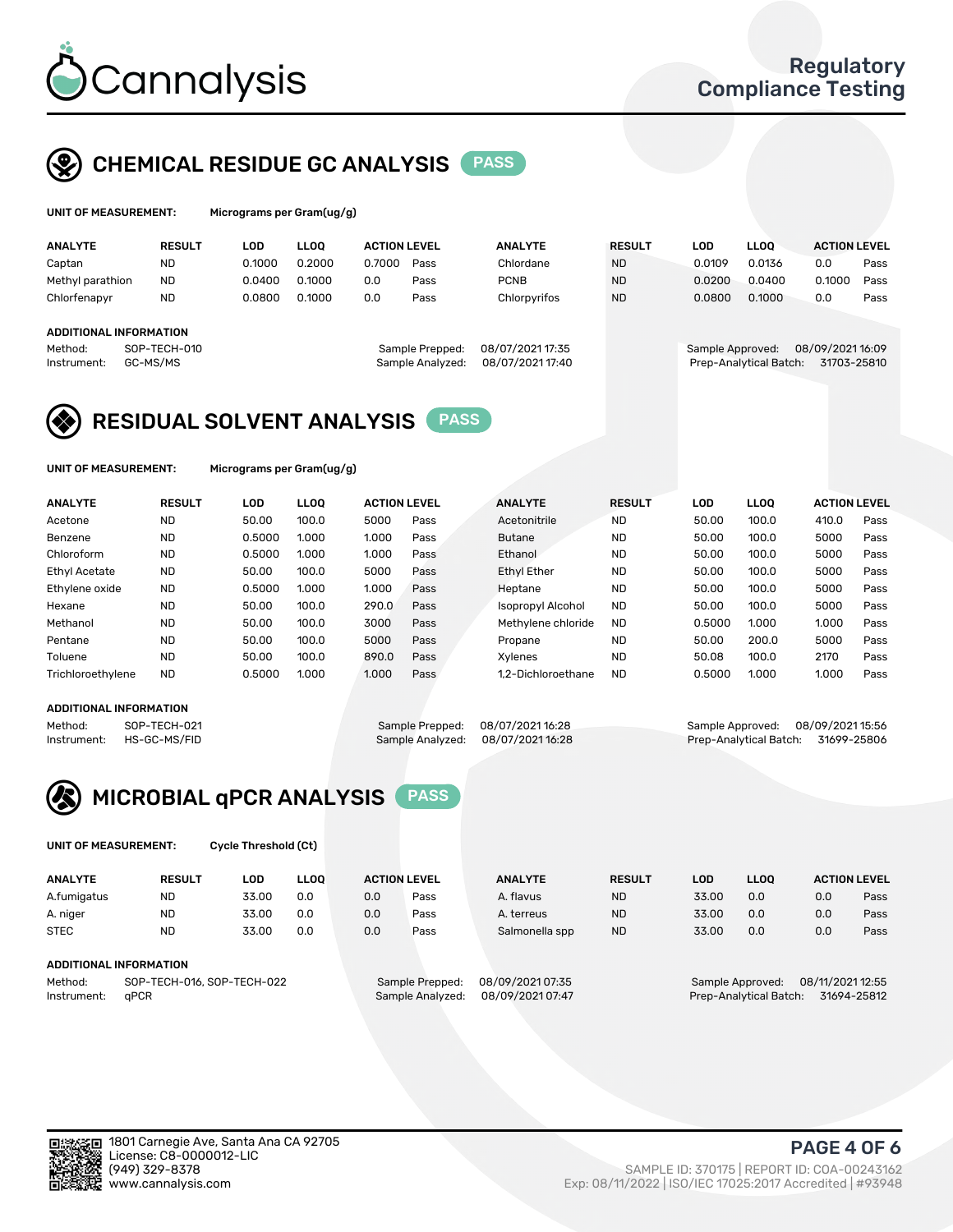



| UNIT OF MEASUREMENT: |                                         |             |        |                           |                                                                            |                  |            |             |                     |                                                           |
|----------------------|-----------------------------------------|-------------|--------|---------------------------|----------------------------------------------------------------------------|------------------|------------|-------------|---------------------|-----------------------------------------------------------|
| <b>RESULT</b>        | <b>LOD</b>                              | <b>LLOO</b> |        |                           | <b>ANALYTE</b>                                                             | <b>RESULT</b>    | <b>LOD</b> | <b>LLOO</b> | <b>ACTION LEVEL</b> |                                                           |
| <b>ND</b>            | 0.0120                                  | 0.1000      | 0.2000 |                           | Cadmium                                                                    | <b>ND</b>        | 0.0072     | 0.0500      | 0.2000              | Pass                                                      |
| <b>ND</b>            | 0.0068                                  | 0.0500      | 0.5000 |                           | Mercury                                                                    | <b>ND</b>        | 0.0060     | 0.0500      | 0.1000              | Pass                                                      |
|                      |                                         |             |        |                           |                                                                            |                  |            |             |                     |                                                           |
| SOP-TECH-013         |                                         |             |        |                           | 08/09/202110:34                                                            |                  |            |             |                     |                                                           |
|                      |                                         |             |        |                           |                                                                            |                  |            |             |                     |                                                           |
|                      |                                         |             |        |                           |                                                                            |                  |            |             |                     |                                                           |
|                      | <b>ADDITIONAL INFORMATION</b><br>ICP-MS |             |        | Micrograms per Gram(ug/g) | <b>ACTION LEVEL</b><br>Pass<br>Pass<br>Sample Prepped:<br>Sample Analyzed: | 08/09/2021 13:03 |            |             | Sample Approved:    | 08/09/2021 16:40<br>Prep-Analytical Batch:<br>31706-25817 |



**MYCOTOXINS ANALYSIS** PASS

| UNIT OF MEASUREMENT |
|---------------------|
|                     |

T: Micrograms per Kilogram(ug/kg)

| <b>ANALYTE</b>          | <b>RESULT</b> | <b>LOD</b> | <b>LLOO</b> | <b>ACTION LEVEL</b> |      | <b>ANALYTE</b> | <b>RESULT</b> | LOD   | <b>LLOO</b> | <b>ACTION LEVEL</b> |      |
|-------------------------|---------------|------------|-------------|---------------------|------|----------------|---------------|-------|-------------|---------------------|------|
| Aflatoxin B1            | <b>ND</b>     | 1.000      | 2.000       |                     | N/A  | Aflatoxin B2   | <b>ND</b>     | 2.000 | 5.000       |                     | N/A  |
| Aflatoxin G1            | <b>ND</b>     | 2.000      | 5.000       |                     | N/A  | Aflatoxin G2   | <b>ND</b>     | 2.000 | 5.000       |                     | N/A  |
| <b>Total Aflatoxins</b> | <b>ND</b>     | 10.00      | 14.00       | 20.00               | Pass | Ochratoxin A   | <b>ND</b>     | 1.000 | 2.000       | 20.00               | Pass |
|                         |               |            |             |                     |      |                |               |       |             |                     |      |

#### ADDITIONAL INFORMATION

Method: SOP-TECH-020 Sample Prepped: 08/07/2021 17:36 Sample Approved: 08/09/2021 09:14 Instrument: LC-MS/MS Sample Analyzed: 08/07/2021 17:39 Prep-Analytical Batch: 31701-25808

# FILTH & FOREIGN MATERIAL ANALYSIS PASS

UNIT OF MEASUREMENT: Filth and Foreign Matter (%, #/3g)

| <b>ANALYTE</b>         | <b>RESULT</b>                     | LOD | <b>LLOO</b> | <b>ACTION LEVEL</b> |                                     | <b>ANALYTE</b>                       | <b>RESULT</b> | LOD | <b>LLOO</b>                                | <b>ACTION LEVEL</b>             |      |
|------------------------|-----------------------------------|-----|-------------|---------------------|-------------------------------------|--------------------------------------|---------------|-----|--------------------------------------------|---------------------------------|------|
| IF RH ME               | <b>ND</b>                         | 0.0 | 0.0         | 1.000               | Pass                                | <b>IFM</b>                           | <b>ND</b>     | 0.0 | 0.0                                        | 25.00                           | Pass |
| Mold                   | <b>ND</b>                         | 0.0 | 0.0         | 25.00               | Pass                                | <b>SSCD</b>                          | <b>ND</b>     | 0.0 | 0.0                                        | 25.00                           | Pass |
| ADDITIONAL INFORMATION |                                   |     |             |                     |                                     |                                      |               |     |                                            |                                 |      |
| Method:<br>Instrument: | SOP-TECH-009<br>Visual Inspection |     |             |                     | Sample Prepped:<br>Sample Analyzed: | 08/10/2021 03:34<br>08/10/2021 03:35 |               |     | Sample Approved:<br>Prep-Analytical Batch: | 08/10/2021 06:30<br>31725-25828 |      |